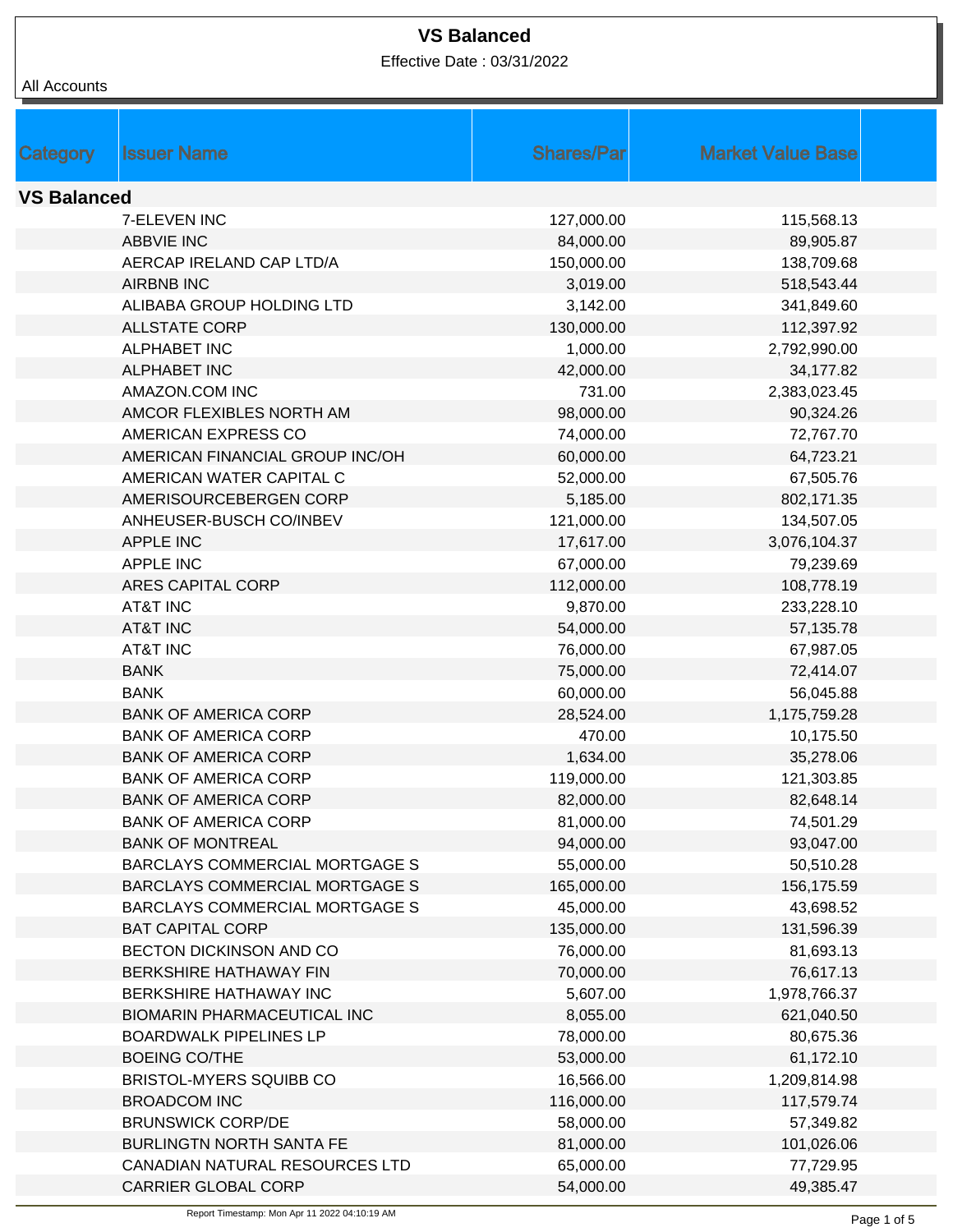| All Accounts |
|--------------|
|              |

| Category | <b>Issuer Name</b>             | <b>Shares/Par</b> | <b>Market Value Base</b> |  |
|----------|--------------------------------|-------------------|--------------------------|--|
|          | <b>CENOVUS ENERGY INC</b>      | 74,000.00         | 80,178.27                |  |
|          | <b>CHARLES SCHWAB CORP/THE</b> | 142,000.00        | 132,398.61               |  |
|          | <b>CHARLES SCHWAB CORP/THE</b> | 94,000.00         | 93,647.50                |  |
|          | CHARTER COMM OPT LLC/CAP       | 79,000.00         | 90,014.29                |  |
|          | CITIGROUP COMMERCIAL MORTGAGE  | 50,000.00         | 47,598.09                |  |
|          | <b>CITIGROUP INC</b>           | 45,000.00         | 48,373.87                |  |
|          | <b>CITIGROUP INC</b>           | 77,000.00         | 76,497.85                |  |
|          | <b>CITIGROUP INC</b>           | 128,000.00        | 122,113.69               |  |
|          | <b>CMS ENERGY CORP</b>         | 83,000.00         | 82,170.00                |  |
|          | CNH INDUSTRIAL CAP LLC         | 118,000.00        | 108,492.53               |  |
|          | <b>COMCAST CORP</b>            | 15,413.00         | 721,636.66               |  |
|          | <b>COMCAST CORP</b>            | 74,000.00         | 75,734.61                |  |
|          | <b>COMM MORTGAGE TRUST</b>     | 80,000.00         | 79,932.64                |  |
|          | <b>COMMONSPIRIT HEALTH</b>     | 100,000.00        | 101,578.93               |  |
|          | <b>COMMONSPIRIT HEALTH</b>     | 86,000.00         | 85,530.29                |  |
|          | CONTINENTAL RESOURCES INC/OK   | 60,000.00         | 65,628.00                |  |
|          | <b>CORESTATES CAPTL III</b>    | 138,000.00        | 132,487.45               |  |
|          | <b>CROWN CASTLE INTL CORP</b>  | 100,000.00        | 99,432.33                |  |
|          | <b>CVS HEALTH CORP</b>         | 73,000.00         | 82,486.49                |  |
|          | DEERE & CO                     | 1,134.00          | 471,131.64               |  |
|          | DEUTSCHE TELEKOM INT FIN       | 36,000.00         | 48,308.43                |  |
|          | DH EUROPE FINANCE              | 104,000.00        | 99,751.91                |  |
|          | DREYFUS GOVERNMENT CASH MANAGE | 1,878,167.41      | 1,878,167.41             |  |
|          | DUKE ENERGY PROGRESS LLC       | 74,000.00         | 76,227.02                |  |
|          | DUPONT DE NEMOURS INC          | 9,297.00          | 684,073.26               |  |
|          | <b>EDISON INTERNATIONAL</b>    | 72,000.00         | 71,523.62                |  |
|          | <b>ENERGY TRANSFER LP</b>      | 115,000.00        | 115,352.80               |  |
|          | <b>EQUINIX INC</b>             | 84,000.00         | 81,462.26                |  |
|          | <b>EXXON MOBIL CORP</b>        | 10,485.00         | 865,956.15               |  |
|          | <b>FANNIE MAE</b>              | 167,782.87        | 171,256.64               |  |
|          | <b>FANNIE MAE</b>              | 52,923.51         | 57,384.61                |  |
|          | <b>FANNIE MAE</b>              | 48,089.78         | 52,672.40                |  |
|          | <b>FANNIE MAE</b>              | 9,570.65          | 10,185.43                |  |
|          | <b>FANNIE MAE</b>              | 34,948.38         | 37,612.94                |  |
|          | FEDEX CORP                     | 1,118.00          | 258,694.02               |  |
|          | <b>FEDEX CORP</b>              | 94,000.00         | 105,063.44               |  |
|          | FIRSTENERGY TRANSMISSION       | 82,000.00         | 89,481.16                |  |
|          | FORD MOTOR CO                  | 60,000.00         | 53,498.40                |  |
|          | <b>FOX CORP</b>                | 11,397.00         | 449,611.65               |  |
|          | <b>FREDDIE MAC</b>             | 119,071.12        | 126,610.29               |  |
|          | FREDDIE MAC                    | 87,984.84         | 91,948.97                |  |
|          | <b>GENERAL MOTORS FINL CO</b>  | 56,000.00         | 60,559.83                |  |
|          | <b>GENERAL MOTORS FINL CO</b>  | 105,000.00        | 94,389.76                |  |
|          | GOLDMAN SACHS GROUP INC        | 3,522.00          | 1,162,612.20             |  |
|          | GOLDMAN SACHS GROUP INC        | 55,000.00         | 55,147.32                |  |
|          | GOLDMAN SACHS GROUP INC        | 122,000.00        | 110,896.99               |  |
|          | GOLDMAN SACHS GROUP INC        | 105,000.00        | 104,950.49               |  |
|          |                                |                   |                          |  |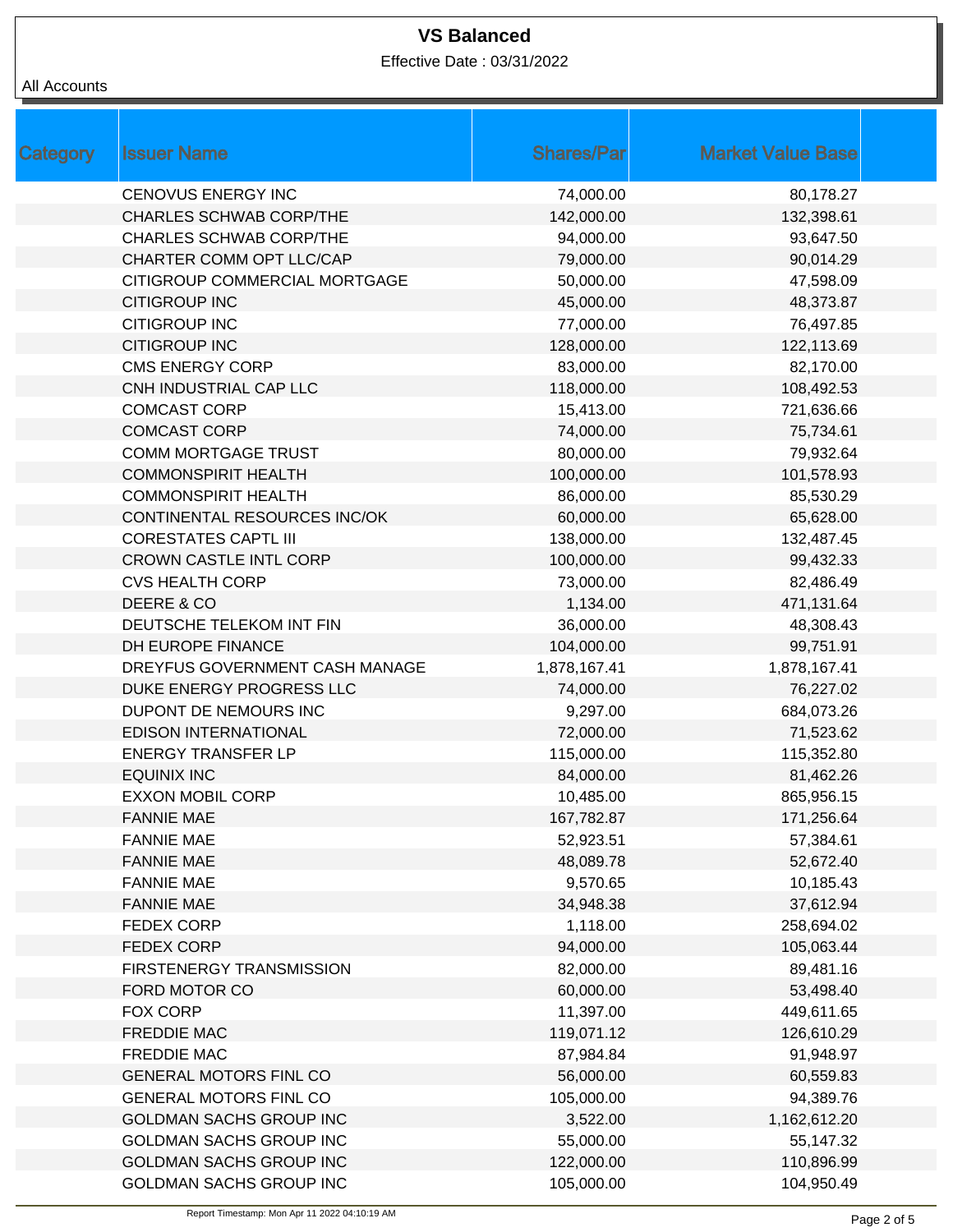| All Accounts |
|--------------|
|              |

| Category | <b>Issuer Name</b>                                        | <b>Shares/Parl</b> | <b>Market Value Base</b> |  |
|----------|-----------------------------------------------------------|--------------------|--------------------------|--|
|          | <b>GS MORTGAGE SECURITIES TRUST</b>                       | 80,000.00          | 74,288.28                |  |
|          | <b>HCA HEALTHCARE INC</b>                                 | 3,411.00           | 854,864.82               |  |
|          | HILTON WORLDWIDE HOLDINGS INC                             | 7,922.00           | 1,202,084.28             |  |
|          | HOME DEPOT INC/THE                                        | 59,000.00          | 76,265.16                |  |
|          | <b>HOST HOTELS &amp; RESORTS LP</b>                       | 122,000.00         | 124,927.12               |  |
|          | HUBBELL INC                                               | 4,447.00           | 817,225.19               |  |
|          | HUNTINGTON BANCSHARES INC/OH                              | 126,000.00         | 118,288.60               |  |
|          | <b>HYUNDAI CAPITAL AMERICA</b>                            | 94,000.00          | 91,170.55                |  |
|          | <b>IBM CORP</b>                                           | 4,367.00           | 567,797.34               |  |
|          | <b>INVITATION HOMES OP</b>                                | 88,000.00          | 89,884.71                |  |
|          | ISHARES JP MORGAN USD EMERGING MARKETS<br><b>BOND ETF</b> | 14,788.00          | 1,445,674.88             |  |
|          | <b>JBS USA/FOOD/FINANCE</b>                               | 33,000.00          | 28,698.92                |  |
|          | JOHN DEERE CAPITAL CORP                                   | 99,000.00          | 94,634.85                |  |
|          | <b>JOHNSON &amp; JOHNSON</b>                              | 7,614.00           | 1,349,429.22             |  |
|          | <b>JOHNSON &amp; JOHNSON</b>                              | 45,000.00          | 45,271.79                |  |
|          | JONES LANG LASALLE INC                                    | 4,451.00           | 1,065,836.46             |  |
|          | JP MORGAN CHASE COMMERCIAL MOR                            | 170,000.00         | 170,942.74               |  |
|          | <b>JPMORGAN CHASE &amp; CO</b>                            | 1,694.00           | 35,709.52                |  |
|          | <b>JPMORGAN CHASE &amp; CO</b>                            | 1,880.00           | 41,096.80                |  |
|          | <b>JPMORGAN CHASE &amp; CO</b>                            | 100,000.00         | 99,707.99                |  |
|          | <b>JPMORGAN CHASE &amp; CO</b>                            | 128,000.00         | 119,784.65               |  |
|          | <b>KROGER CO/THE</b>                                      | 64,000.00          | 71,071.82                |  |
|          | LLOYDS BANKING GROUP PLC                                  | 200,000.00         | 195,681.10               |  |
|          | LOWE'S COS INC                                            | 113,000.00         | 120,933.67               |  |
|          | <b>MAGALLANES INC</b>                                     | 58,000.00          | 58,347.17                |  |
|          | <b>MAGALLANES INC</b>                                     | 58,000.00          | 59,354.00                |  |
|          | <b>MARKEL CORP</b>                                        | 297.00             | 438,146.28               |  |
|          | <b>MARS INC</b>                                           | 96,000.00          | 97,141.75                |  |
|          | <b>MASTERCARD INC</b>                                     | 112,000.00         | 102,121.81               |  |
|          | <b>META PLATFORMS INC</b>                                 | 6,673.00           | 1,483,808.28             |  |
|          | MICROCHIP TECHNOLOGY INC                                  | 112,000.00         | 106,133.18               |  |
|          | <b>MICROSOFT CORP</b>                                     | 12,059.00          | 3,717,910.29             |  |
|          | MICROSOFT CORP                                            | 49,000.00          | 51,326.52                |  |
|          | MID-AMERICA APARTMENTS                                    | 55,000.00          | 55,832.67                |  |
|          | MIDWEST CONNECTOR CAPIT                                   | 66,000.00          | 66,252.84                |  |
|          | MONSTER BEVERAGE CORP                                     | 9,646.00           | 770,715.40               |  |
|          | <b>MORGAN STANLEY</b>                                     | 109,000.00         | 110,925.76               |  |
|          | MORGAN STANLEY CAPITAL I TRUST                            | 75,000.00          | 77,590.79                |  |
|          | <b>MYLAN INC</b>                                          | 93,000.00          | 94,181.41                |  |
|          | <b>NETFLIX INC</b>                                        | 1,377.00           | 515,810.43               |  |
|          | <b>NETFLIX INC</b>                                        | 122,000.00         | 129,625.00               |  |
|          | <b>NGPL PIPECO LLC</b>                                    | 93,000.00          | 116,738.29               |  |
|          | NORFOLK SOUTHERN CORP                                     | 81,000.00          | 91,292.78                |  |
|          | NORTHWESTERN MUTUAL LIFE                                  | 77,000.00          | 75,109.37                |  |
|          | NXP BV/NXP FUNDING LLC                                    | 90,000.00          | 95,584.57                |  |
|          | OHIO POWER COMPANY                                        | 104,000.00         | 86,131.73                |  |
|          |                                                           |                    |                          |  |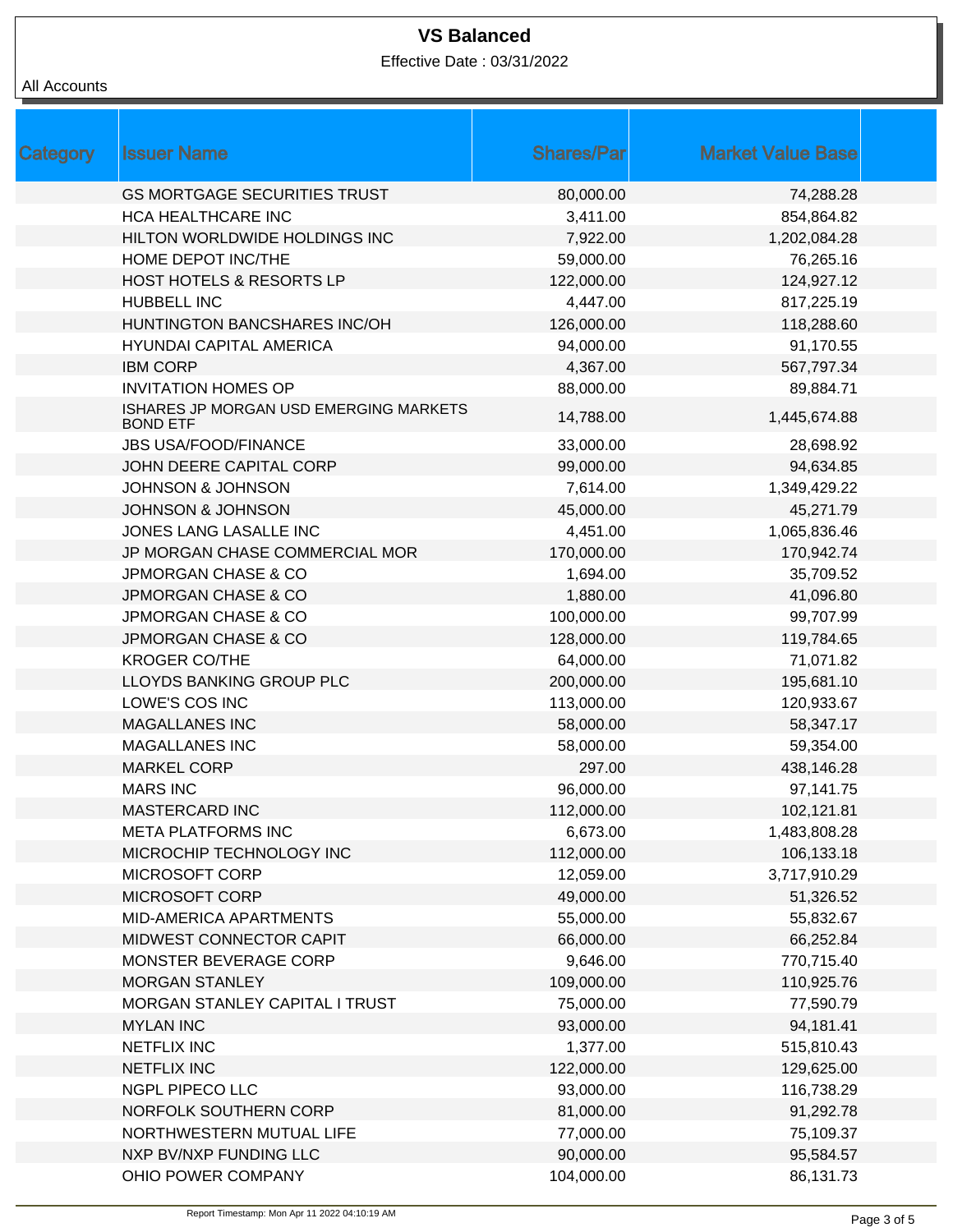|  | All Accounts |
|--|--------------|
|--|--------------|

| <b>Category</b> | <b>Issuer Name</b>              | <b>Shares/Par</b> | <b>Market Value Base</b> |  |
|-----------------|---------------------------------|-------------------|--------------------------|--|
|                 | ORACLE CORP                     | 11,246.00         | 930,381.58               |  |
|                 | ORACLE CORP                     | 46,000.00         | 44,166.75                |  |
|                 | <b>ORACLE CORP</b>              | 32,000.00         | 27,785.08                |  |
|                 | PACIFIC GAS & ELECTRIC          | 126,000.00        | 100,619.17               |  |
|                 | <b>PACIFICORP</b>               | 89,000.00         | 104,768.45               |  |
|                 | PARAMOUNT GLOBAL                | 51,000.00         | 53,146.30                |  |
|                 | PARKER-HANNIFIN CORP            | 1,269.00          | 360,091.44               |  |
|                 | PAYPAL HOLDINGS INC             | 3,762.00          | 435,075.30               |  |
|                 | PEPSICO INC                     | 55,000.00         | 49,457.03                |  |
|                 | PHILIP MORRIS INTERNATIONAL INC | 8,556.00          | 803,750.64               |  |
|                 | PNC CAPITAL TRUST C             | 132,000.00        | 123,432.05               |  |
|                 | PROCTER & GAMBLE CO/THE         | 142,000.00        | 123,687.64               |  |
|                 | PRUDENTIAL FINANCIAL INC        | 92,000.00         | 93,002.80                |  |
|                 | PUBLIC STORAGE                  | 2,050.00          | 42,004.50                |  |
|                 | RAYTHEON TECHNOLOGIES CORP      | 12,231.00         | 1,211,725.17             |  |
|                 | <b>REPUBLIC OF PERU</b>         | 146,000.00        | 113,942.78               |  |
|                 | ROPER TECHNOLOGIES INC          | 103,000.00        | 99,293.26                |  |
|                 | SABINE PASS LIQUEFACTION        | 20,000.00         | 21,187.98                |  |
|                 | SABRA HEALTH CARE LP            | 74,000.00         | 75,787.47                |  |
|                 | SALESFORCE.COM INC              | 5,146.00          | 1,092,598.72             |  |
|                 | <b>SCHLUMBERGER NV</b>          | 11,589.00         | 478,741.59               |  |
|                 | SHERWIN-WILLIAMS CO/THE         | 83,000.00         | 87,860.37                |  |
|                 | SIGNATURE BANK/NEW YORK NY      | 989.00            | 290,261.61               |  |
|                 | SOUTHWEST AIRLINES CO           | 12,061.00         | 552,393.80               |  |
|                 | SS&C TECHNOLOGIES HOLDINGS INC  | 8,036.00          | 602,860.72               |  |
|                 | <b>STARBUCKS CORP</b>           | 3,984.00          | 362,424.48               |  |
|                 | <b>STARBUCKS CORP</b>           | 65,000.00         | 58,490.98                |  |
|                 | <b>STORE CAPITAL CORP</b>       | 37,000.00         | 37,993.37                |  |
|                 | <b>STORE CAPITAL CORP</b>       | 63,000.00         | 65,387.82                |  |
|                 | <b>T-MOBILE USA INC</b>         | 118,000.00        | 118,467.39               |  |
|                 | TEXAS INSTRUMENTS INC           | 5,122.00          | 939,784.56               |  |
|                 | <b>TOLL BROS FINANCE CORP</b>   | 26,000.00         | 25,141.71                |  |
|                 | <b>TORONTO-DOMINION BANK</b>    | 120,000.00        | 113,388.35               |  |
|                 | <b>TRUIST FINANCIAL CORP</b>    | 22,000.00         | 22,003.59                |  |
|                 | <b>TRUIST FINANCIAL CORP</b>    | 197,000.00        | 187,866.95               |  |
|                 | UNITEDHEALTH GROUP INC          | 2,825.00          | 1,440,665.25             |  |
|                 | UNITEDHEALTH GROUP INC          | 107,000.00        | 106,239.99               |  |
|                 | <b>US BANCORP</b>               | 620.00            | 12,821.60                |  |
|                 | <b>US BANCORP</b>               | 592.00            | 11,668.32                |  |
|                 | <b>US TREASURY N/B</b>          | 15,000.00         | 13,113.28                |  |
|                 | <b>US TREASURY N/B</b>          | 1,175,000.00      | 1,019,496.09             |  |
|                 | <b>US TREASURY N/B</b>          | 360,000.00        | 345,093.75               |  |
|                 | <b>US TREASURY N/B</b>          | 1,805,000.00      | 1,666,029.10             |  |
|                 | <b>US TREASURY N/B</b>          | 3,170,000.00      | 3,114,401.18             |  |
|                 | <b>US TREASURY N/B</b>          | 1,106,000.00      | 1,041,886.56             |  |
|                 | US TREASURY N/B                 | 1,650,000.00      | 1,536,433.60             |  |
|                 | US TREASURY N/B                 | 935,000.00        | 911,807.61               |  |
|                 |                                 |                   |                          |  |